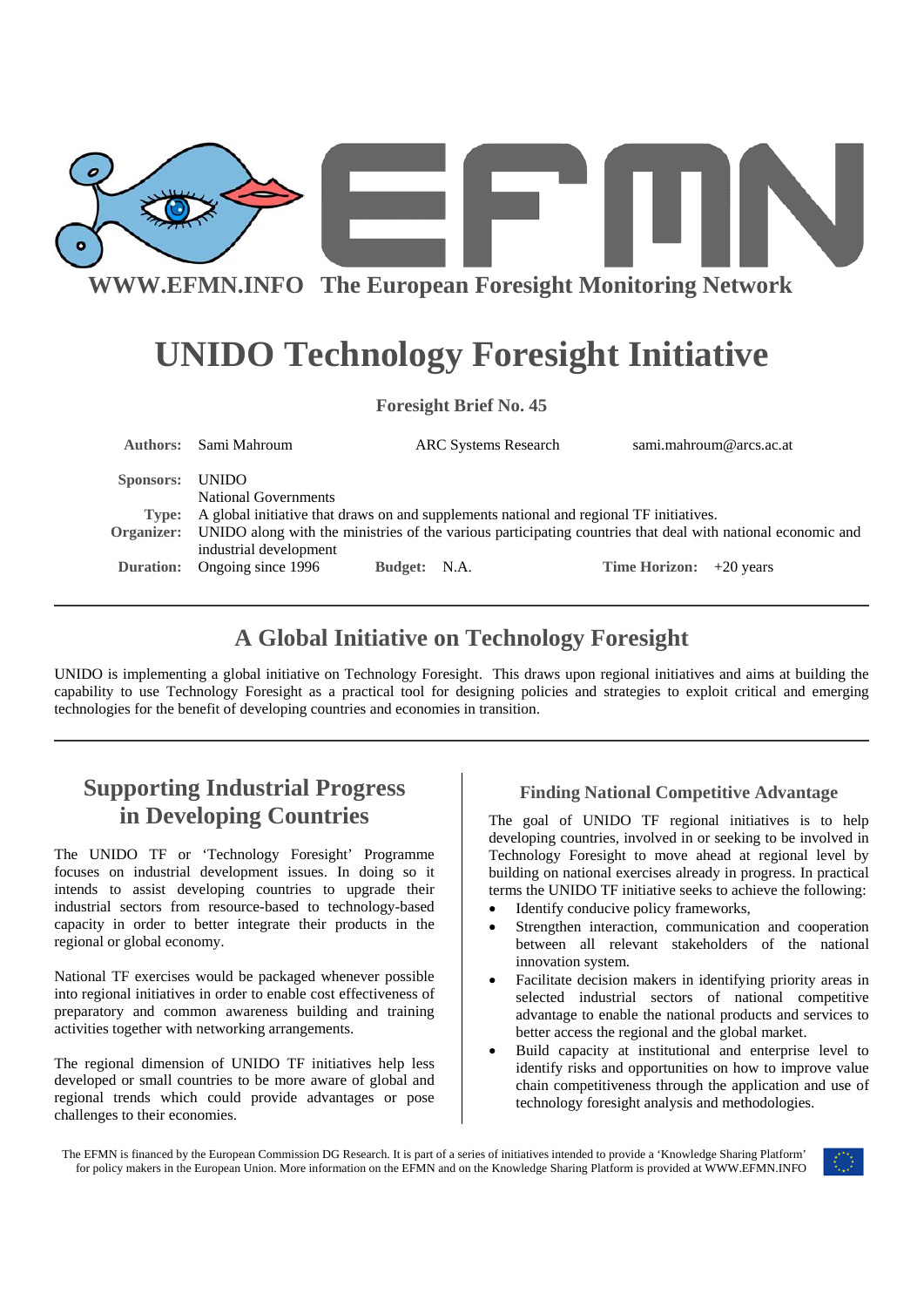Establish a knowledge-based network related to national technology foresight initiatives, programs and activities in order to make available for reference at regional level sources of information, studies, expertise and comparisons.

### **Methodology and Approach**

Currently UNIDO is carrying out regional initiatives in Latin America, in Central and Eastern Europe countries and in the Newly Independent States of the Former Soviet Union – the so called CEE/NIS countries. Various approaches and methodologies are being employed depending on the type of activity. In NIS and Eastern European countries, UNIDO TF activities revolved around awareness building, capacity building, regional foresight and the development of a center for regional knowledge exchange.

In multi-country foresight exercises as conducted in Latin America the methodology can be summarized as the follows:

Major technological trends are identified at a global level,

In addition to achieving the expected benefits of a TF exercise, the UNIDO TF initiative aims at helping developing countries overcome potential difficulties and reduce excessive costs associated with the realization of full-scale technology foresight exercises at national level.

- Technologies or technological sectors of specific importance at regional level are identified and selected,
- Finally the results of national TF exercises help reveal the amount and type of work needed to match the challenges.

The aforementioned technological and organizational infrastructures provide a platform for such exercises of analysis and reflection.

• All participating countries in ongoing initiatives are part of a so-called **'dynamic foresight regional network'**. This network is supported by an information technology infrastructure that aids and facilitates the exchange of knowledge.

### **Foresight in Latin America**

Technology Foresight activities in this region started in 1996. A programme to support national foresight initiatives was implemented from 1999 on the basis of financing provided by Italian authorities through the ICS or International Center for Science and High Technology, based in Trieste. ICS funding supported activities in Brazil, Chile, Uruguay and Venezuela until the first quarter of 2002.

In **Chile** a Delphi exercise was completed to identify strategic economic and technology sectors over a ten-year period. The Chilean TF Programme started in 2001 and is now a component of the National Programme on Innovation and Technology Development. It gets co-funding from the IDB or Inter-American Bank. In effect the UNIDO contribution provided the seed money to launch the Chilean TF programme and mobilize the necessary extra funding.

In **Brazil**, according to UNIDO, a methodological approach for industrial technology foresight was developed to address the needs of industrial production chains. TF exercises were concluded for three production chains:

- Textiles and Garments,
- Plastics and
- Wooded Furniture.

In **Uruguay** the national technology foresight programme was conducted within a framework established between UNIDO and the Secretary of President of the Republic with the support

of its National Council for Science and Technology. This foresight exercise focused on the most important economic sectors in terms of actual and prospective contribution to GNP. It aimed at addressing regional and international scenarios and factors which would influence the Uruguayan economy over a fifteen-year period. In 2002 the study phase was concluded for the following three macro-sectors:

- Food biotechnology,
- Energy, as well as
- Transportation and Logistics.

In **Venezuela**, UNIDO and the ICS provided support for TF activities managed by the Ministry for science and Technology. An example of such an activity was the 'Yucca in Gondola Agricultural Project'. An important aim was to apply the results of TF in the definition of policies and strategies for up-grading the technological capacity of selected industries in the country.

#### **Technology Fair of the Future**

In cooperation with UNCTAD, UNIDO organized and conducted a 'Technology Fair of the Future' on 13-18 June 2004 in São Paulo Brazil, as part of the UNCTAD XI General Conference. The Fair was financed by UNIDO and the Governments of Austria and Brazil. A total of 97 technology firms and institutions from 15 countries made use of the fair facilities and presented a wide range of innovative technologies in:

• Agro-food,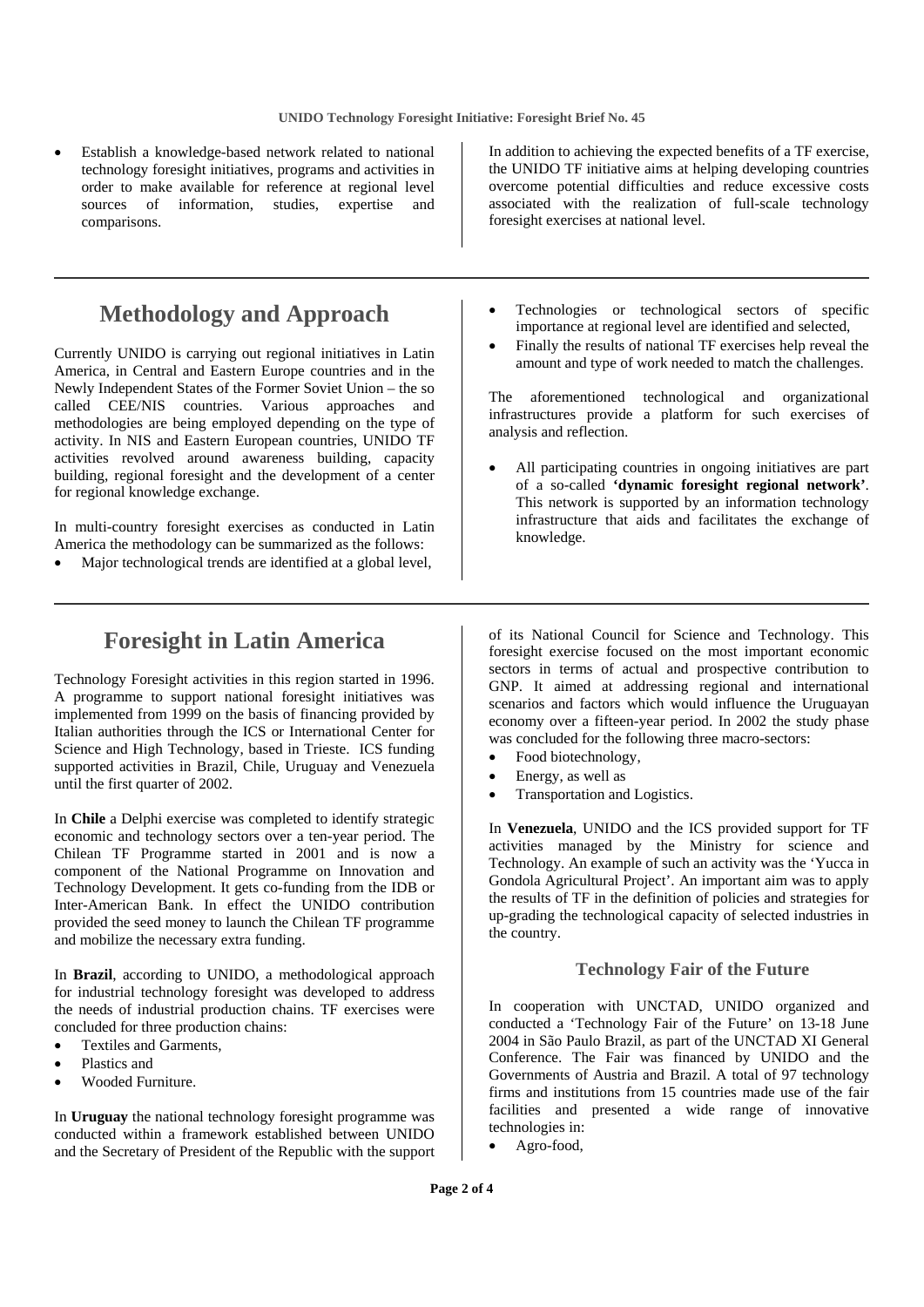- Energy,
- ICT,
- Biotechnology,
- Aerospace,
- Materials,
- Electronics and nano-technology, as well as
- **Innovation Support Services.**

This involved 202 persons. Most of these were researchers, innovators, technology managers or CEOs of companies who attended the fair and participated in the discussions and meetings at different fair events.

#### **Using Technology Foresight for Production Chains**

UNIDO helped in the development of a new concept for the use of TF for production chains. A first study was carried out with support from the Spanish government and focused on a multi-country production chain related to the fishing industry in the Pacific Coast of South America. The results were presented in a regional conference on 5-6 May 2005 in Manta, Ecuador.

# **Engagement in Central and Eastern Europe and NIS**

Since 2001, UNIDO has been implementing the 'Regional Initiative for Technology Foresight' in the countries of the CEE (Central and Eastern Europe) and the NIS (Newly Independent States of the former Soviet Union).

This regional initiative aims at responding to the Central and Eastern Europe and NIS need for a mid- and long-term development vision of the region, as well as for bringing a more technology-oriented focus into the relevant national and regional knowledge-based institutions.

The initiative enjoys strong support from several countries. Reports indicates that it has received funding contributions from Austria, Czech Republic, Hungary, Slovakia, Turkey, Russian Federation, the United Kingdom and Ukraine.

#### **Awareness Building Towards a Foresight Culture**

UNIDO and the Hungarian Government have decided to establish a regular Technology Foresight Summit. The first summit took place in March 2003 in Budapest and its thematic highlight was the field of biotechnology. As one of the components of the summit, UNIDO launched a new activity the 'Technology Fair of the Future'. Awareness building of the importance of Technology Foresight as a decision-making tool for long term strategy was further promoted through an international conference on 'New Advances of Technology Foresight' which took place in Kiev, Ukraine on 10-11 September 2002.

#### **Capacity Building**

To date UNIDO provides training at four distinct levels:

- **Module 1:** Basic training for organizers of foresight programmes
- **Module 2:** Methodology for practitioners
- **Module 3:** Instruments for strategy and policy for decision makers
- **Module 4: Corporate Foresight**

Altogether approximately 300 professionals from 28 countries have been trained through the above mentioned exercises.

In 2004 additional training seminars at national level were organized in Kiev, Ukraine and in Sofia-Bulgaria in order to build and strengthen capabilities for the national exercises.

UNIDO is in the process of establishing a distance-learning programme on Technology Foresight at the Ukrainian Centre of Distance Education at the Kiev Polytechnic Institute.

UNIDO has also developed a manual on Technology Foresight.

#### **The Regional Virtual Centre as Facilitator**

In 2005 UNIDO, in cooperation with the governments of the Czech Republic and Hungary launched the organization of a 'regional virtual center' to facilitate the implementation of the Regional Initiative on Technology Foresight for the CEE/NIS.

The regional virtual center is conceived as a network of institutions and persons working in the field of Technology Foresight. It makes intensive use of modern information and communication technologies. It comprises one central unit and a series of selected focal points.

The intended participants and beneficiaries of the network are high level decision makers from policy institutions, officials and managers responsible for technology development in the countries of the CEE/NIS and other selected regions, as well as decision makers of enterprises working in these regions.